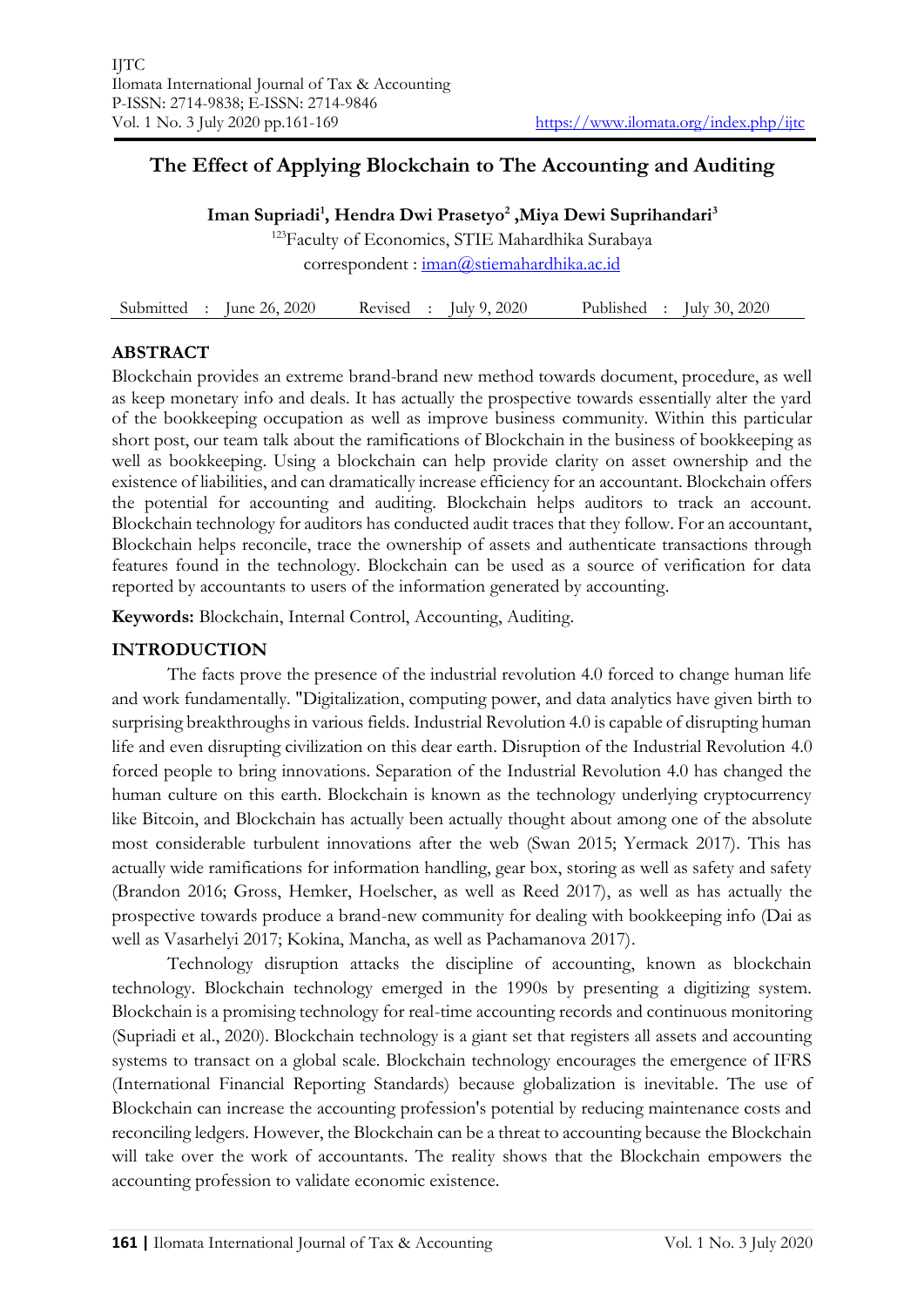Blockchain is a crucial technology that supports efficiency and transparency. So Blockchain, which is a disruption, should not be avoided by running. But the Blockchain must be welcomed because the Blockchain provides benefits that enhance the professional potential, one of which is the accountant. Accountants, as a profession in accounting, can be educators, management accountants, and accountants (auditors) to carry out their duties and be brave to make changes. By making changes makes the accounting profession a necessity for an organization. It was thus making accounting a relevant discipline in helping human life. This research is a development from previous researchers namely the Holy scriptures, William Raphael, Jon Riviello, Matthew Taylor, Peter Valiente, Iliana Oris (2017) that analyzed Blockchain innovation as well as its own prospective effect on the investigate as well as guarantee occupation, Liu, Manlu Wu, Kean Xu , Jennifer Jie (2019) that analyzes Exactly just how Will certainly Blockchain Innovation Effect Bookkeeping as well as Bookkeeping: Permissionless versus Permissioned Blockchain. This research study is actually likewise the advancement of a comparable subject, specifically examine carried out through Firmanto, Yuki (2017), as well as Nuraliati, Ayke Azwari, Peny Cahaya (2019).

This research study attempts to discuss the innovation as well as its own feasible effect on company, particularly on the bookkeeping occupation, in addition to exactly just how innovation can easily create a distinction that's various coming from typical as well as demonstrate how these functions steer prospective requests coming from the Blockchain. Although there's no question some technical as well as lawful difficulties that should relapse prior to the Blockchain could be completely integrated right in to the globe monetary audio body. The distinct mix of technological understanding as well as company bookkeeping, creates accounting professionals extremely well fit to assist style atmospheres as well as services that could be depended on due to the Blockchain.

In the Blockchain brand-brand new deals are actually acquired with each other right in to obstructs as well as contributed to the chain of all of previous acquisitions, along with a cryptographic procedure that's complex to perform, however that makes it simple towards verify that the background of all of deals is actually genuine. Blockchain is actually a community journal, where teams of purchases or even occasions are actually tape-taped as well as kept in information frameworks like chains (Simoyama, Grigg, Bueno, as well as Oliveira 2017). This deal team is actually referred to as a obstruct as well as purchased a chain based upon the deal opportunity. The following obstruct is actually included throughout of the string while preserving the Hash of the previous obstruct (Crosby, Pattanayak, Verma, as well as Kalyanaraman 2016). In the Blockchain there's the phrase Hash, which is actually a type of electronic trademark, electronic impact, or even recap of the obstruct utilized for the verification procedure as well as its own location in the chain. Blockchain jobs with an agreement procedure. All of nodes will certainly have the ability to determine the lengthiest as well as very most current journals as well as settle on exactly just what they are actually.

Blockchain can easily enhance the effectiveness of bookkeeping procedures, particularly in the deals as well as possessions area, which runs as a global entrance bookkeeping body. This will certainly produce assurance over legal civil liberties as well as responsibilities as well as funds, which will certainly equip the bookkeeping occupation towards broaden its own range towards document much a lot extra kinds of tasks compared to prior to. Besides, accounting professionals can easily likewise check out much a lot extra carefully the financial truths that underpin deal documents. The Blockchain's outline consist of brand-brand new deals coming from coming from one individual however infect an similar journal system, without a main operator, all of deals as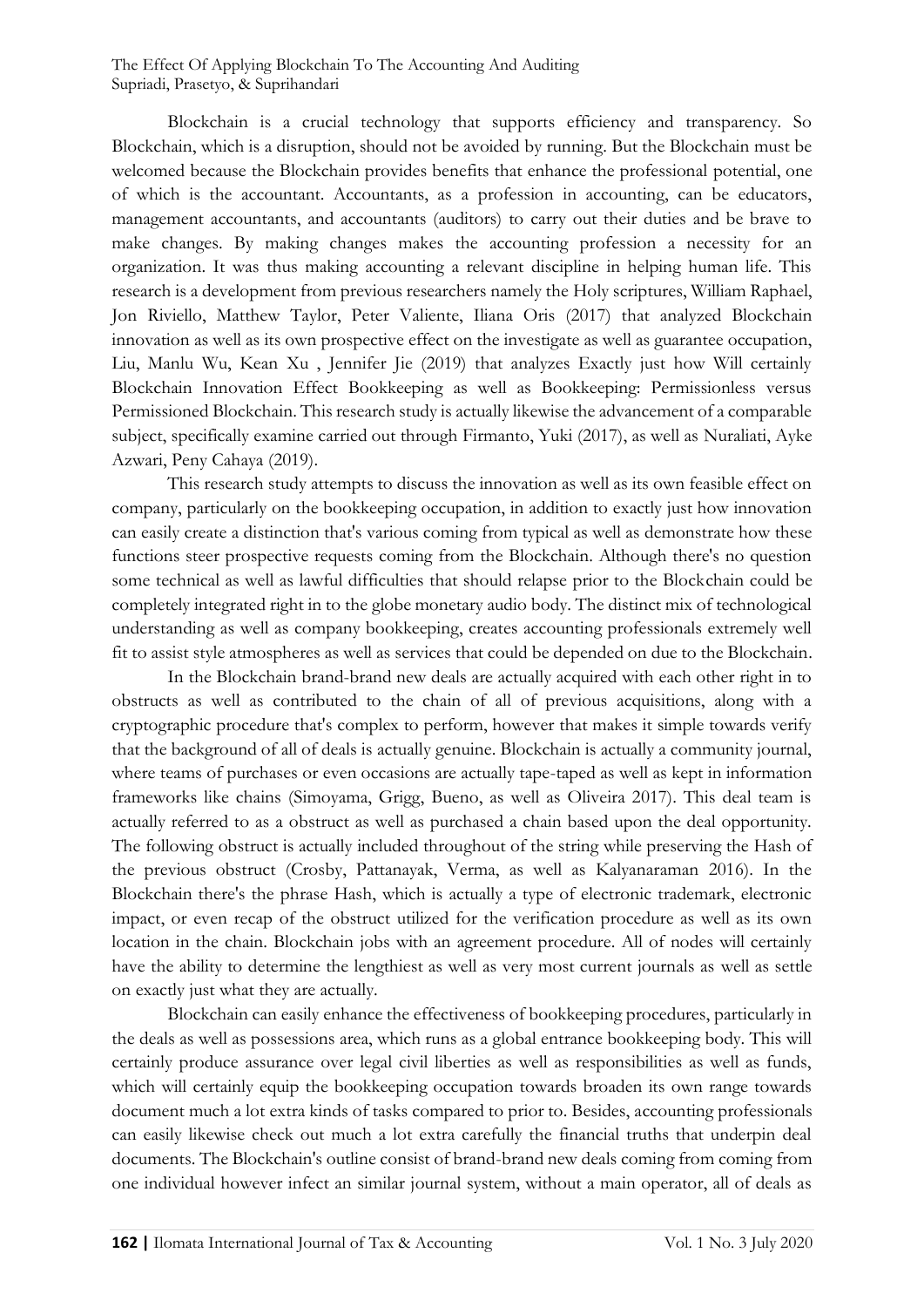well as documents are actually long-term, cannot be actually tampered along with or even erased, as well as numerous programmable blockchains, enable the automation of brand-brand new deals as well as manages with the wise agreement. Blockchain is actually a mix of company designs such as financial rewards that sustain advanced innovation. Dealing with blockchain experts, accounting professionals can easily assist collection requirements that will certainly press Blockchain advanced. A simple simulation of Blockchain as shown below:



Figure 1. Triple Entry Accounting Source : digitalis.id

Blockchain isn't uncommon for interesting innovation patterns. Within this particular situation, it is actually a back-office service for moving possession of possessions as well as audio information on the internet. It could be stated that blockchain is actually a system for bookkeeping as well as company to perform. Within this particular research study, our team have actually summed up exactly just what our company believe to become the essential elements of blockchain innovation, right in to 3 primary phrases that discuss exactly just what creates blockchain various coming from journals. The huge reserve that's much a lot better understood today in the bookkeeping procedure is actually a data source had as well as operate through one celebration. Blockchain is actually various. The outline of blockchain are actually as observes:

- 1. Proliferation: Certainly there certainly are actually numerous duplicates of the blockchain journal, as well as there's no 'master' duplicate. All of individuals have actually accessibility towards the ledger's complete text message, plus all duplicates are actually comparable and similar. No celebration has actually command of the bookkeeping. Brand-brand new deals could be published rapidly as well as will certainly infect printings of all of individuals.
- 2. Long-term: Along with each individual possessing their journal duplicate, the reality is actually identified through agreement. Previous deals cannot be actually modified without bulk authorization, which implies that blockchain documents are actually long-term. All of journals are actually maintained through each individual as well as could be confirmed and inspected.
- 3. Configured: Some blockchains enable course code to become kept in it, in addition to journal entrances create automated diary entrances that are actually performed immediately when set off. This is actually exactly just what is actually referred to as 'smart contract'.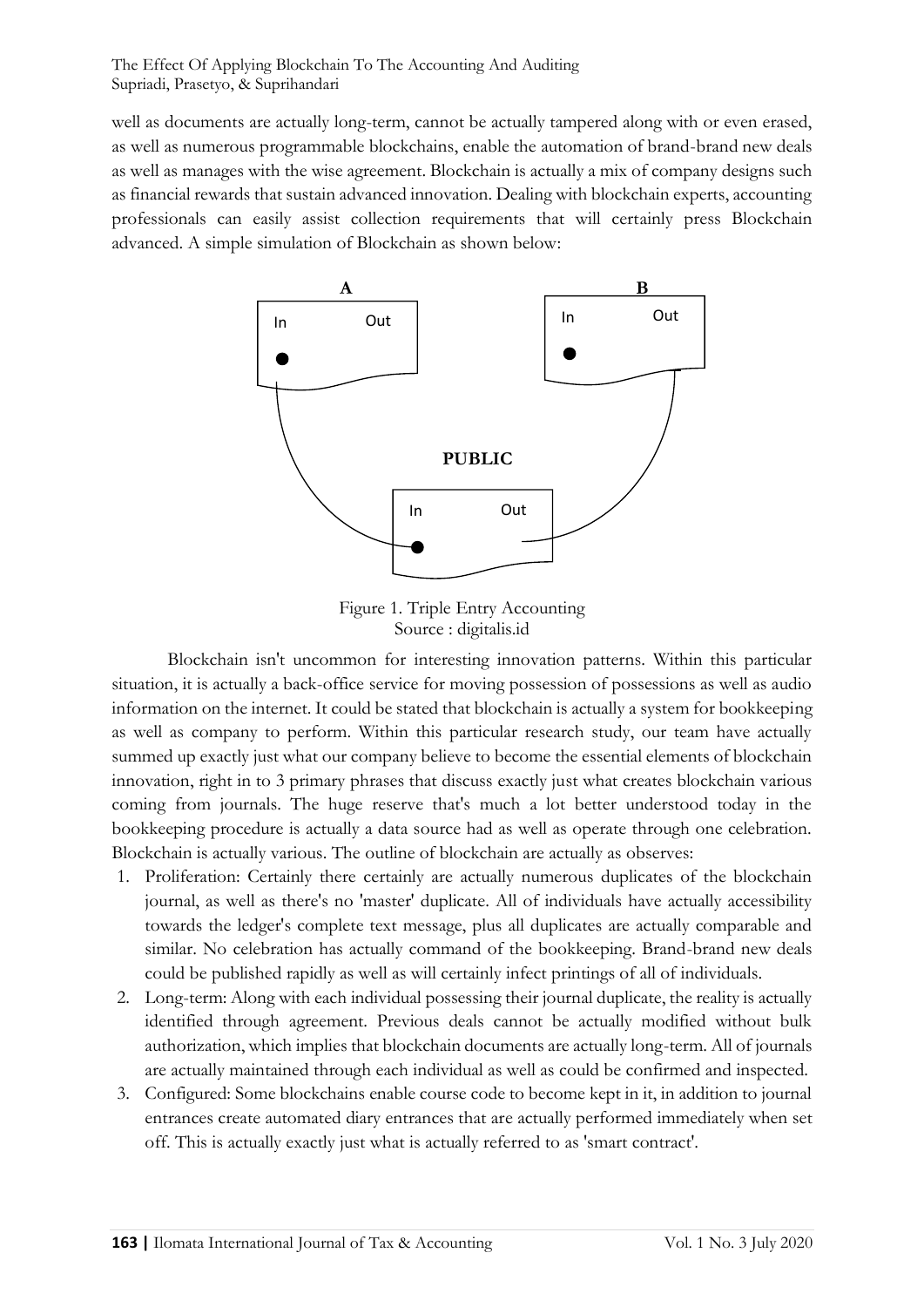Whether blockchain could be been applicable in a specific company or even industry will certainly depend upon whether this high top premium is actually a preferable option towards current techniques. An outstanding blockchain request fixated expense as well as opportunity benefits gets rid of the main celebrations of the body, as well as enhanced safety and safety as well as assurance coming from possessing an agreement body. Blockchain isn't a solitary innovation, however instead a procedure - a method of performing points - towards document deals. Unlike the web, where information is actually discussed, blockchain possession could be moved coming from one celebration towards one more.

Blockchain is actually an innovation design that's commonly talked about for a number of factors. For instance, in a market or even company procedure along with numerous celebrations carrying out deals, it can easily get rid of the have to combine/reconcile various journals. This journal is actually dispersed amongst all of individuals to ensure that it can easily decrease the expense of certainly not needing to pay out the main authorization towards preserve the precision of the bookkeeping. Each individual in the journal can easily monitor all of previous deals, therefore enabling enhanced openness as well as blockchain towards carry out self-audits.

The very initial 2 of the 3 outline - proliferation as well as long-term - are actually intrinsic towards the blockchain as well as are actually certainly not optional. This implies that every prospective request should desire (or even a minimum of be actually neutral along with) these important high top premiums. For instance, long-term documents create some tasks certainly not appropriate for blockchain services, like those including keeping unencrypted individual information. Along with each individual possessing accessibility fully journal, various other requests might be actually constricted if there's an issue of opening up readily delicate information. While information on the blockchain could be secured, a duplicate of the secured information will certainly still be actually offered towards all of individuals. A few other challenges of the blockchain could be decreased or even conquer through concentrated advancement, however these high top premiums are actually an essential component of exactly just how the blockchain is actually developed. The basic journal body that's dispersed outdoors the blockchain might disregard or even decrease these high top premiums, however it should be actually traded for safety and safety or even various other high top premiums.

#### **METHOD**

This research is qualitative research with library research. Literature research is more than just serving the functions mentioned to obtain research data. Strictly library research limits library collection materials activities without the need for field research (Zed, 2008). Qualitative research library research is used to examine the effect of the blockchain on accounting and auditing. The data source used in this study is secondary data. In this study, secondary data is derived from literature, articles, journals, and websites on the internet regarding the research conducted. Secondary data taken is the literature on the workings of the blockchain that will affect the field of accounting and auditing. In this study, the data collection technique used was a documentary technique.

This research is a qualitative study with a literature study to produce a blockchain concept that can be applied in the field of accounting and auditing through various literature concerned with these problems. In this study, data analysis techniques began with data reduction, then carried out the content analysis, and then conducted verification and confirmation of conclusions.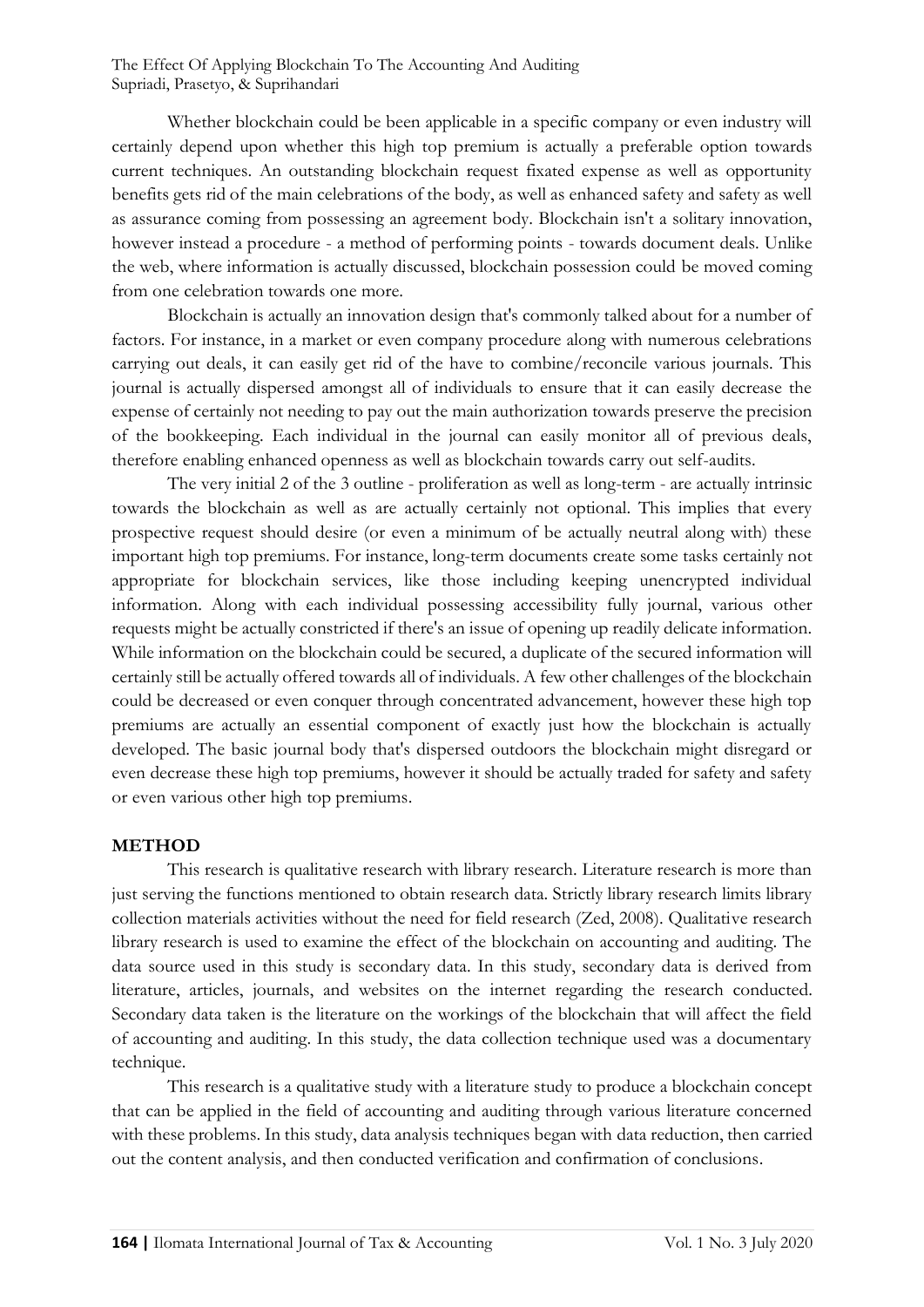### **RESULT AND DISCUSSION**

### **The Potential of Blockchain Technology for Accounting and Auditing**

Blockchain is actually an accounting-based innovation. This associates with the move of possession of possessions as well as ways to preserve a journal of monetary info to become constantly precise. The bookkeeping occupation is actually extensively connected with the dimension as well as interaction of monetary info, in addition to the evaluation of that info. Very most professions associate with guaranteeing or even determining legal civil liberties as well as responsibilities over residential or commercial home or even preparation the very best method towards assign funds. For accounting professionals, utilizing a blockchain can easily assist offer clearness on possession as well as the presence of obligations, as well as can easily significantly enhance effectiveness.

Blockchain has actually the prospective towards enhance the bookkeeping occupation through decreasing the expense of reconciling journals and preserving. Furthermore, the blockchain likewise offers outright assurance over the possession as well as background of possessions. Blockchain can easily assist accounting professionals obtain clearness around offered sources as well as their business responsibilities. It can easily likewise maximize sources towards focus on preparation as well as evaluation, instead of simply audio. Together with various other automation patterns like artificial intelligence, blockchain will certainly likewise trigger much a lot extra bookkeeping deals to become performed, certainly not through accounting professionals. Rather, effective accounting professionals function towards evaluate genuine financial interpretations of the blockchain document, integrating documents along with financial appraisal and truth.

For instance, a blockchain may create private debtors exist, however their recoverable worth as well as financial worth are actually debatable. Possession could be confirmed along with blockchain documents, however the real problem, place, as well as worth still have to be actually verified. Through getting rid of reconciliation as well as offering assurance over deal background, the blockchain can easily likewise enhance bookkeeping protection. Within this particular situation, it can easily carry much a lot extra factor to consider towards points that are actually presently thought about as well challenging or otherwise dependable towards determine, like the worth of information had due to the business.

Blockchain is actually a replacement for reconciliation function and bookkeeping. This, obviously, can easily endanger the function of accounting professionals in these areas. However, blockchain can easily likewise include stamina towards those that concentrate on offering worth somewhere else, for instance, in as a result of diligence in acquisitions and mergers. Dispersed agreement on essential numbers enables much a lot extra opportunity to become invested in the area of evaluation as well as guidance, therefore the procedure is actually quicker general.

#### **Blockchain Implications for Auditors**

Blockchain has actually a request in an outside investigate. Confirming the company's monetary condition will certainly be actually much less required if some or even every one of the deals underlie that condition show up in blockchains. This proposition will certainly offer a considerable alter in the method auditors function. Blockchain services, when integrated along with suitable information analytics, can easily assist refix transactional issues that include the investigate procedure faster. Auditor abilities could be utilized for much a lot extra serious issues. For instance, the investigate certainly not just examinations the information of that the deal is actually as well as just the amount of is actually the financial quantity however likewise exactly just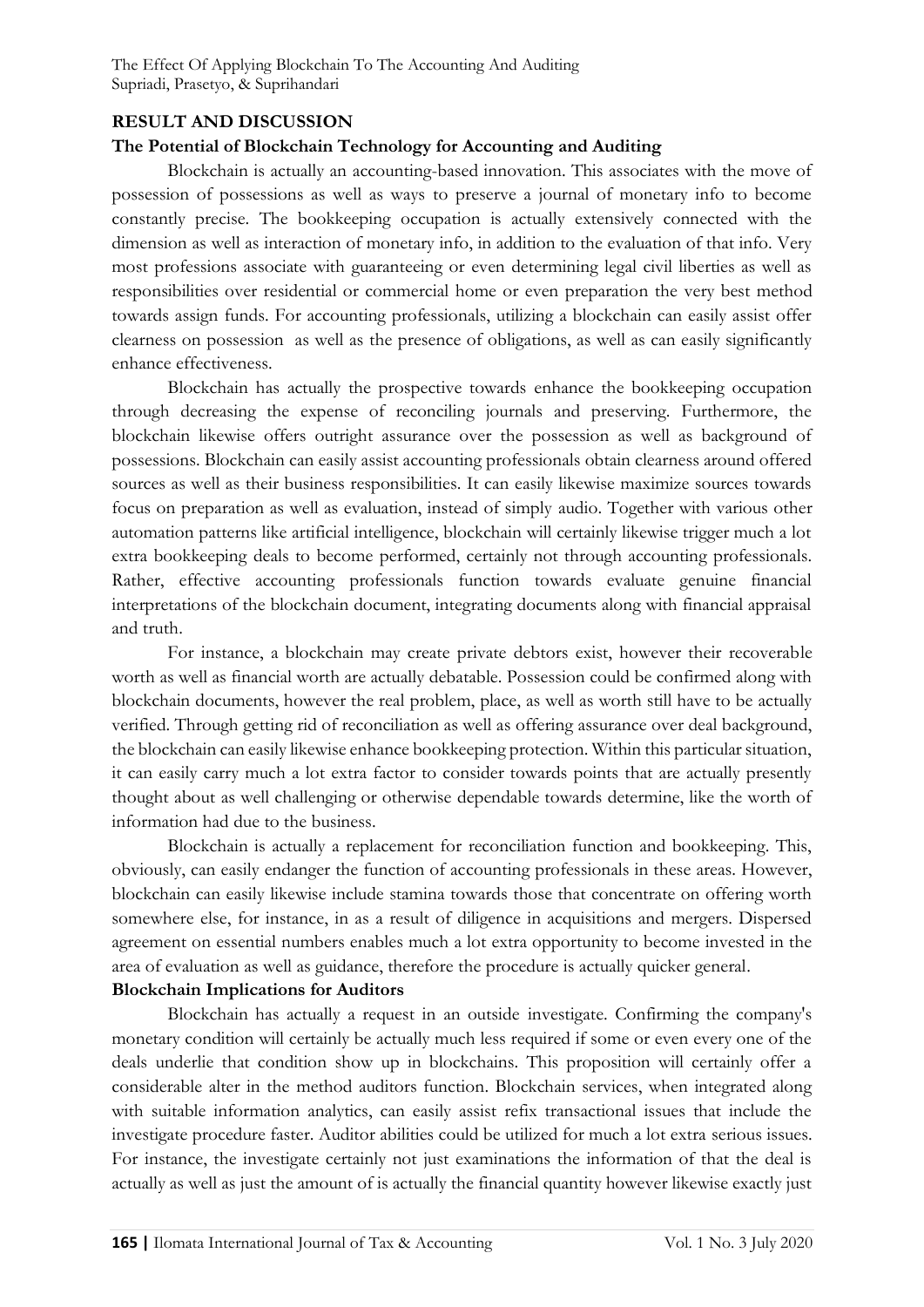how the deal is actually categorized and tape-taped. If a deal credit rating money, is actually this cost triggered by purchases or even sets you back, or even performs it pay out creditors, or even produce possessions. This evaluation aspect frequently needs a circumstance that isn't offered towards the public however needs company understanding. Along with the assist of the blockchain, auditors will certainly have actually much a lot extra opportunity towards concentrate on these concerns.

#### **How the Accountant and Audit Profession Increases Its Capacity with the Blockchain**

Transferring to a monetary body along with a blockchain aspect considerably provides numerous chances for the bookkeeping occupation. Accounting professionals are actually viewed as professionals in audio, using complicated regulations, company establishing requirements, and reasoning. They have actually the chance towards direct as well as affect exactly just how the blockchain is actually dental implanted as well as utilized later on. Besides, accounting professionals are actually likewise anticipated towards have the ability to establish services as well as solutions that are actually directed due to the blockchain.

To become an essential component of the monetary body, blockchain should be actually industrialized, enhanced, and standard. This procedure will certainly most probably get years. It is been actually 9 years because bitcoin began running, as well as there's still a lot function to become performed. Certainly there certainly are actually numerous blockchain as well as startup requests within this particular area, however certainly there certainly are actually few past the evidence of idea or even fly examine phase.

Accounting professionals have actually taken part in the research study, however certainly there certainly are actually much a lot extra occupations to perform. Establishing regulations as well as requirements towards deal with the blockchain is actually no little difficulty. Prominent companies as well as bookkeeping body systems ought to have the ability to carry their proficiency towards this function. Accounting professionals can easily likewise function as business advisors that think about the advantages of signing up with the blockchains on their own. It likewise offers guidance on evaluating the sets you back as well as advantages of the brand-brand new body. The mix of company as well as monetary accounting professionals will certainly setting all of them as crucial advisors for business coming close to this brand-brand new innovation towards search for chances.

# **Skills for the Future of Accounting & Auditing**

The blockchain as well as wise agreement method will certainly change the bookkeeping areas associating with transactional assurances as well as moving residential or commercial home legal civil liberties. Decreasing task in require for reconciliation as well as administration of conflicts, integrated along with enhanced assurance around legal civil liberties as well as responsibilities, will certainly enable higher concentrate on ways to profile think about deals and for. It likewise offers growth in exactly just what locations could be accounted for. Numerous present bookkeeping division procedures could be enhanced with blockchain as well as various other contemporary innovations, like information evaluation or even artificial intelligence. This will certainly enhance the effectiveness as well as worth of the bookkeeping work.

Due to the over, the range of abilities stood for in bookkeeping will certainly alter. Some tasks, like reconciliation as well as assurances of beginning, will certainly be actually decreased or even gotten rid of, while various other areas like innovation, advisory, as well as extra value-added tasks will certainly establish. Towards investigate the business effectively along with considerable chain-based deals, the auditor's emphasis will certainly change.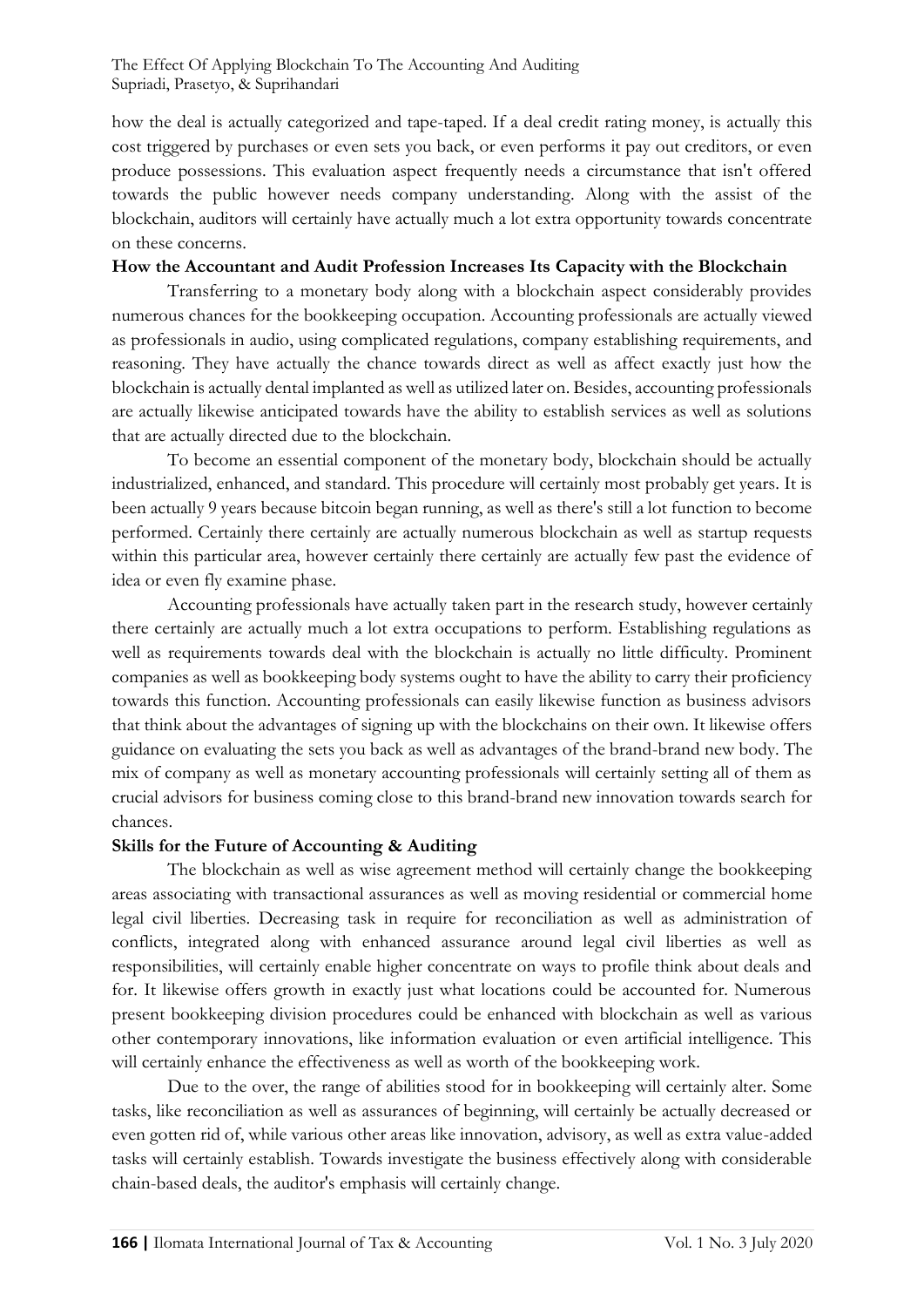There's little bit of have to verify the precision or even the presence of blockchain deals along with outside resources. Nevertheless, there's still a great deal of focus on spend for exactly just how these deals are actually tape-taped as well as acknowledged in the monetary declarations. It is actually likewise exactly just how the evaluation aspect is actually choosing. Over time, much a lot extra documents can easily change towards the blockchain. If this has actually been actually accomplished, auditors as well as regulatory authorities accessing the files will certainly have the ability to analyze the deal in real-time as well as understand the beginning of the procedure much a lot extra precisely.

Accounting professionals don't have to be actually designers along with outlined understanding of exactly just how blockchain jobs. However they have to understand ways to recommend on the fostering of the blockchain as well as think about the effect of the blockchain on their customers and company. They should likewise have the ability to serve as a connect, after possessing discussions along with company stakeholders and technologists. Accountant abilities have to be actually broadened towards consist of an comprehending of the blockchain's primary features and functions. For instance, the blockchain has actually shown up on the syllabus for ACA ICAEW certifications.

#### **CONCLUSION**

Conceptually, the blockchain is actually a relocation coming from the factor where the count on coming from the journal originates from the main operator that preserves it, throughout where it originates from self-peace of mind in the body that motivates document maintaining. Besides, the prospective for executing wise agreements creates it feasible to earn programmable journals. It can easily essentially alter the method all of plans run. Presuming that technical challenges can easily relapse, blockchain has actually fantastic prospective.

If our team just think about blockchain abilities without the wise agreement work, complete application can easily result in very most monetary systems' disintermediation. Individual obstructs in between teams that frequently handle each other can easily change main authorizations like financial institutions, attorneys, and clearinghouses. Along with the capacity towards communicate straight, as well as along with just one journal that never ever needs reconciliation, companies can easily conserve cash in paying out the journal proprietors as well as the initiative invested in reconciling along with their companions.

Eliminating unpredictability will certainly profit the economic climate through streamlining it, facilitating higher self-peace of mind in choice creating. What's much a lot extra, if required, tax obligation authorizations, regulatory authorities, or even comparable regulative body systems could be provided just sight accessibility towards the blockchain. They'll have the ability to observe as well as screen deals in real-time. Such understandings can easily result in decreased sets you back as well as enhanced effectiveness of conformity tasks and regulative. Long-term documents coming from the blockchain reduce the possibility of monetary criminal offense, therefore creating documents much a lot extra credible. Blockchain can easily enhance the bookkeeping occupation through decreasing the expense of preserving as well as reconciling journals as well as offering outright assurance over historic possessions and possession.

They were actually proactively taking part in the advancement of the blockchain along with a focus on danger command. The auditor ought to think about progressing towards affect as well as top the application of the blockchain. Investigate business should change their emphasis towards evaluating danger management's efficiency as well as providing guidance on services as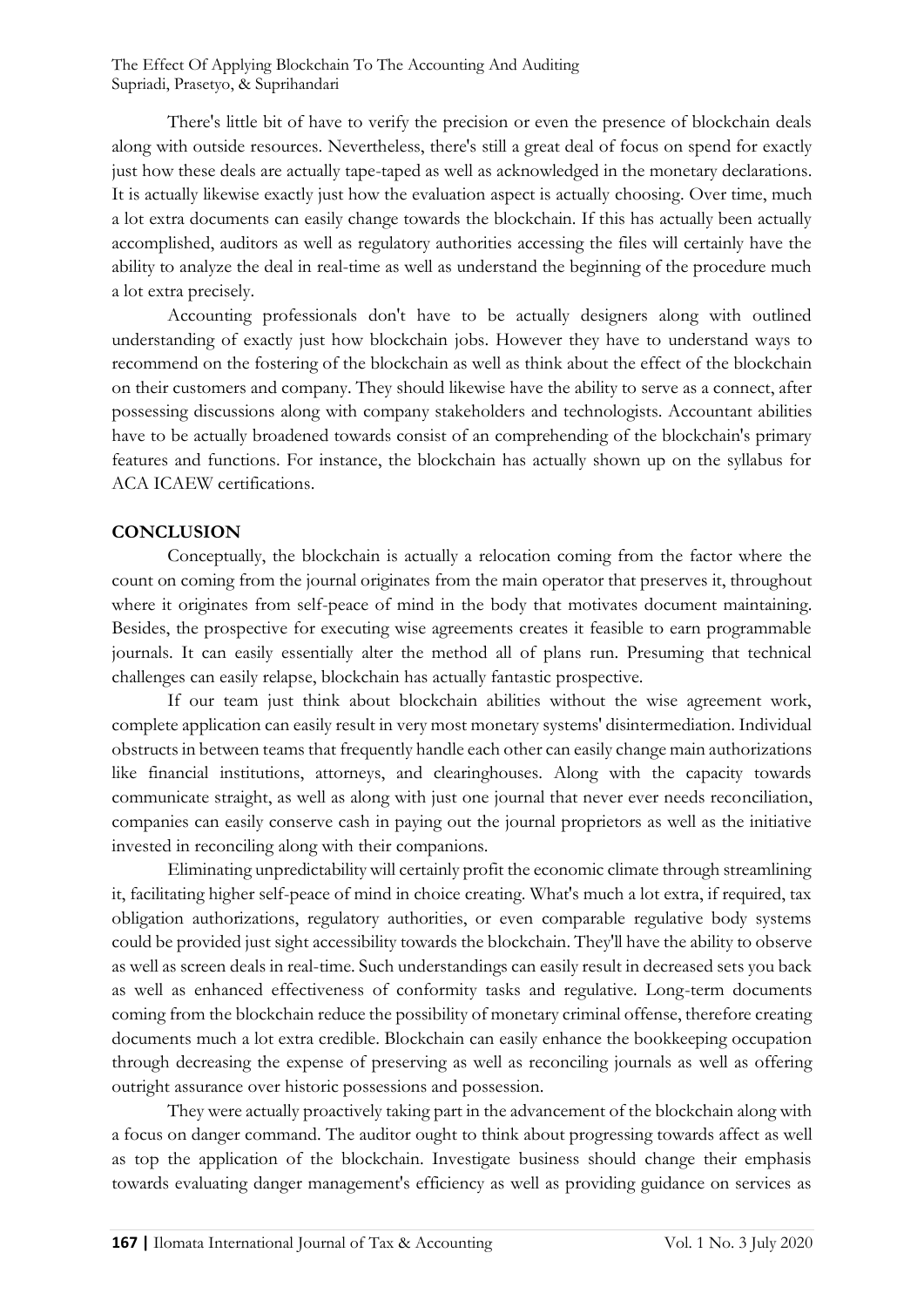well as assurances for interior command. Quickly establishing innovation carries an outstanding chance for auditors. Towards advertise top quality solutions, auditors should think about the longlasting possibility of transferring to constant bookkeeping. The Blockchain request enables continuous audits because of real-time accessibility towards deal documents (Johnson 2017). The following factor to consider is actually expanding the advisory work. Along with sources launched coming from conventional proof compilation as well as screening, investigate business ought to think about executing suitable information evaluation in the blockchain, as well as broadening advisory solutions like command style, alter administration, as well as blockchain innovation.

# **REFERENCE**

- Accounting, J., Brawijaya, U., Firmanto, Y., Accounting, J., & Brawijaya, U. (2017). Analysis of the Application of Blockchain in the Context of Prevention of Accounting Fraud.
- Bible, W., Raphael, J., Riviello, M., Taylor, P., & Valiente, I. O. (2017). Blockchain technology and its potential impact on the audit and assurance profession. CPA Canada, AICPA, 1-28. https://www.aicpa.org/content/dam/aicpa/interestareas/frc/assuranceadvisoryservices /downloadabledocuments/blockchain-technology-and-its-potential-impact-on-the-auditand-assurance-profession.pdf
- Brandon, D. (2016). The blockchain: The future of business information systems? International Journal of the Academic Business World 10: 33-40
- Crosby, M., P. Pattanayak, S. Verma, and V. Kalyanaraman. (2016). Blockchain technology: Beyond bitcoin. Applied Innovation Review 2: 6-19
- Dai, J., and M. A. Vasarhelyi. (2017). Toward blockchain-based accounting and assurance. Journal of Information Systems 31 (3): 5-21. https://doi.org/10.2308/isys-51804
- Gross, A., J. Hemker, J. Hoelscher, and B. Reed. (2017). The role of secondary sources on the taxation of digital currency (Bitcoin) before IRS guidance was issued. Journal of Accounting Education 39: 48-54. https://doi.org/10.1016/j.jaccedu.2017.02.001
- Kokina, J., R. Mancha, and D. Pachamanova. (2017). Blockchain: Emergent industry adoption and implications for accounting. Journal of Emerging Technologies in Accounting 14 (2): 91-100. https://doi.org/10.2308/jeta-51911
- Liu, M., Wu, K., & Xu, J. J. (2019). How Will Blockchain Technology Impact Auditing and Accounting: Permissionless versus Permissioned Blockchain. Current Issues in Auditing, 13(2), A19-A29. https://doi.org/10.2308/ciia-52540
- Nuraliati, A., & Azwari, P. C. (2019). Accounting for Cryptocurrency. I-Finance: A Research Journal on Islamic Finance, 4(2), 131-142.<https://doi.org/10.19109/ifinance.v4i2.2885>
- Rheinm. (2020). Article. Effect of Blockchain on Accounting and Auditing. In https://digitalis.id/blog/blockchain-bidang-akuntansi-auditor/. Accessed June 24, 2020
- Simoyama, F. O., I. Grigg, R. L. P. Bueno, and L. C. D. Oliveira. (2017). Triple entry ledgers with blockchain for auditing. International Journal of Auditing Technology 3 (3): 163-183. https://doi.org/10.1504/IJAUDIT.2017.086741
- Supriadi, I., Harjanti, W., Suprihandari, M. D., Dwi Prasetyo, H., & Muslikhun. (2020). Blockchain Innovation and Its Capacity to Enhance the Quality From Accounting Information Systems: BLOCKCHAIN. International Journal of Scientific Research and Management, 8(02), 1590-1595.<https://doi.org/10.18535/ijsrm/v8i02.em05>
- Smith, S. S.(2017). Blockchain, AI, and accounting. Available at: [https://www.ifac.org/global](https://www.ifac.org/global-knowledge-gateway/practice)[knowledge-gateway/practice](https://www.ifac.org/global-knowledge-gateway/practice) management/discussion/blockchain-ai-and-accounting